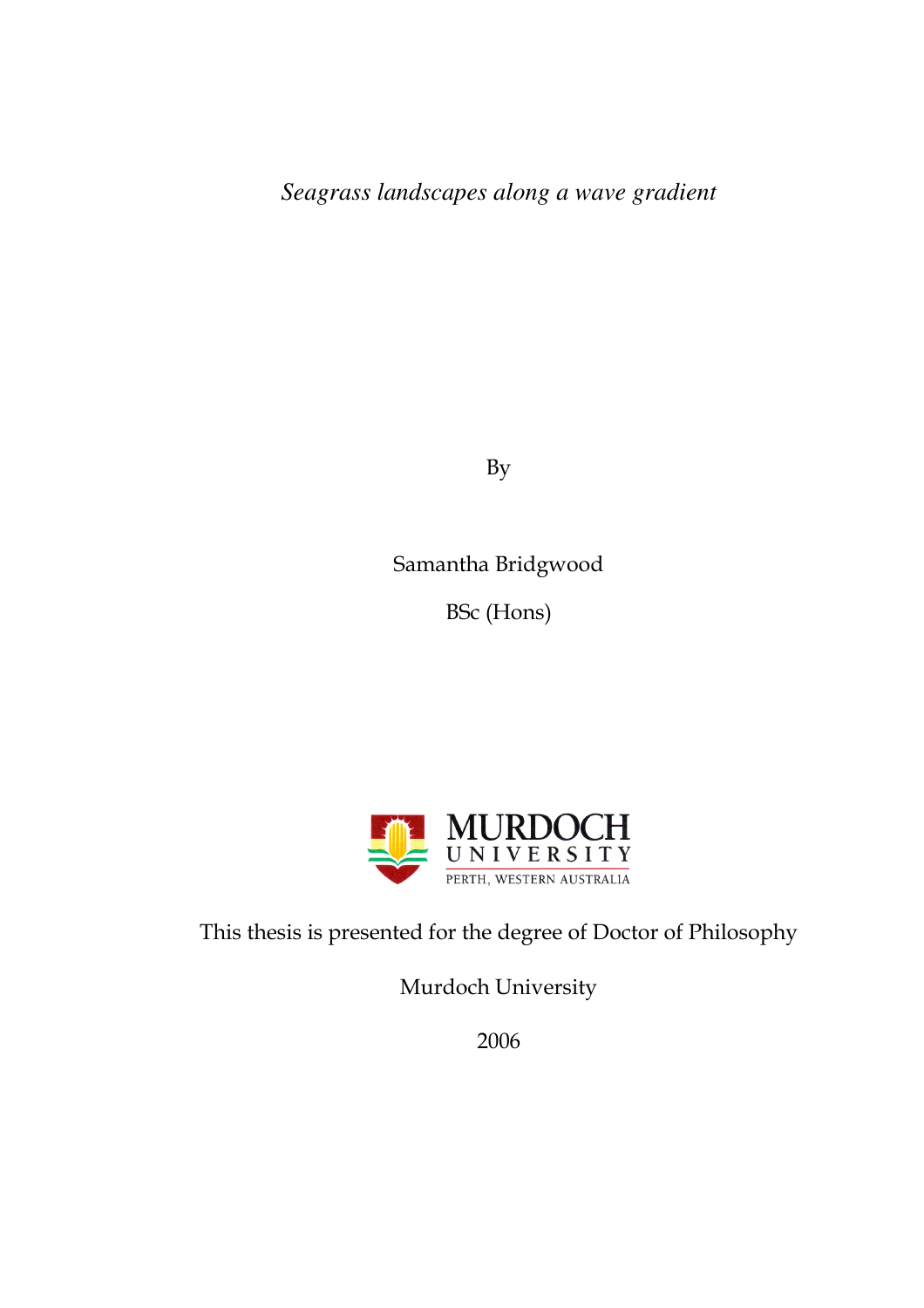### *Candidates Declaration*

I declare that this thesis, unless otherwise acknowledged, is entirely my own account of my research and has not been submitted for a degree at any other University.

Samantha Dawn Bridgwood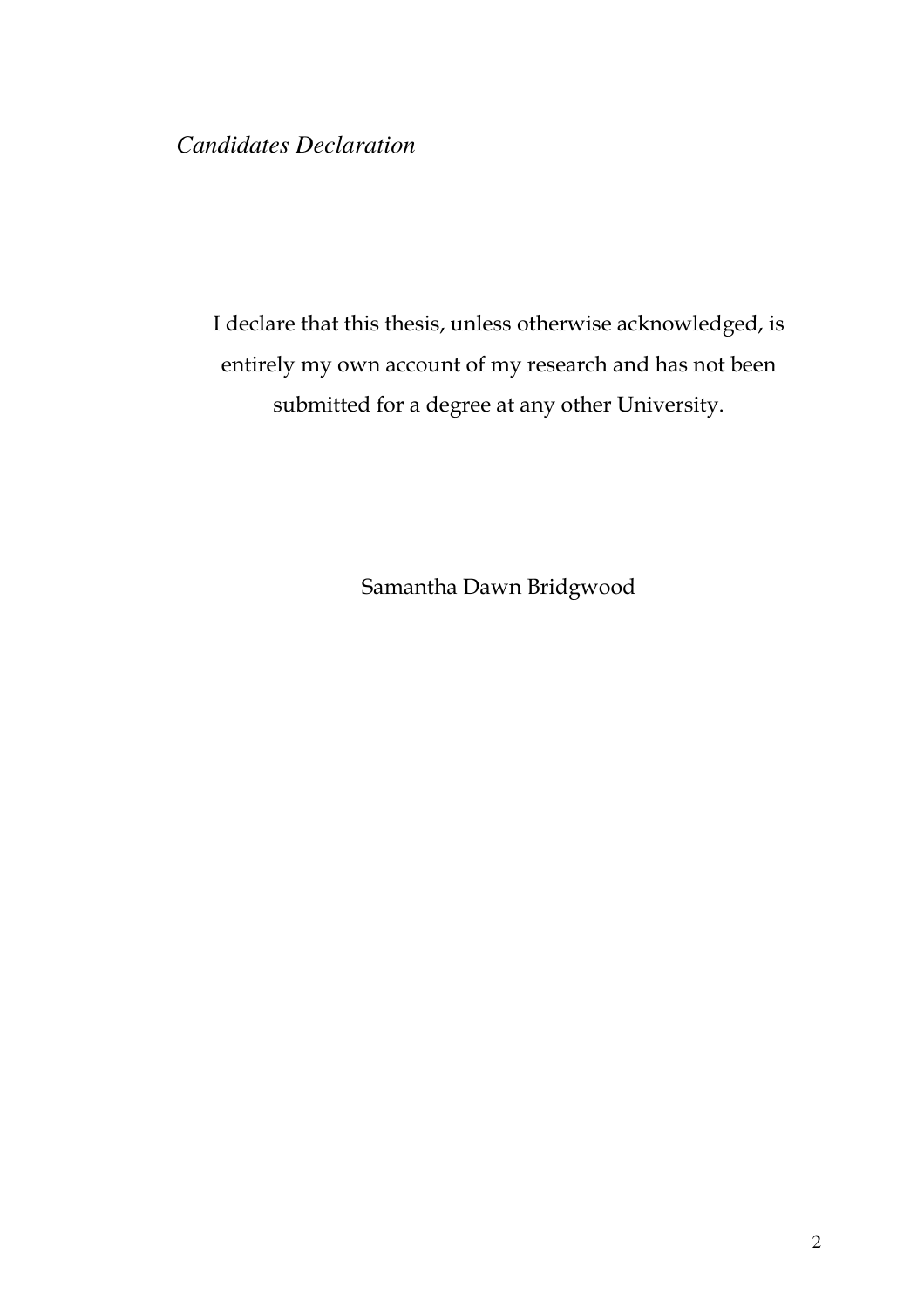#### Abstract

Seagrasses of southern Western Australia grow in coastal waters exposed to varying degrees of physical exposure from oceanic swell waves and waves created by strong seasonal wind patterns. Seagrass species have preferred niches within these exposures; however knowledge as to how a continuum of exposure effects seagrass distributions and landscape patterns is limited. This thesis examined long term and seasonal variability occurring in a seagrass landscape along a gradient of wave exposure on the North Sands platform, Warnbro Sound, Western Australia.

Long term changes to the seagrass landscape were investigated over a 49 year time period. Seagrass areal extent was mapped from aerial photographs and compared through the years. Over the period, 1953 to 2002, there was a 27 % loss of seagrass; from 273 ha in 1953 to 200 ha in 2002. Loss was separated into two causes anthropogenic (boat mooring/propeller scars) and natural. Boat mooring/propeller scars accounted for only 2 %. The development of a large sand bar, growing from 27 ha to 89 ha, accounted for 66 % of the loss. Historical records show a similar large-scale sediment event occurring in Warnbro Sound 170 years ago. Increased fragmentation of offshore seagrass meadows through time accounted for the remaining 32 %.

To confirm the gradient in exposure, several methods incorporating the effects of time and space were used to characterise water flow. Wind effects were characterised into exposure indices, significant wave heights, bottom flow velocities and surface flows were modelled and in situ flow velocity was measured. Modelling

3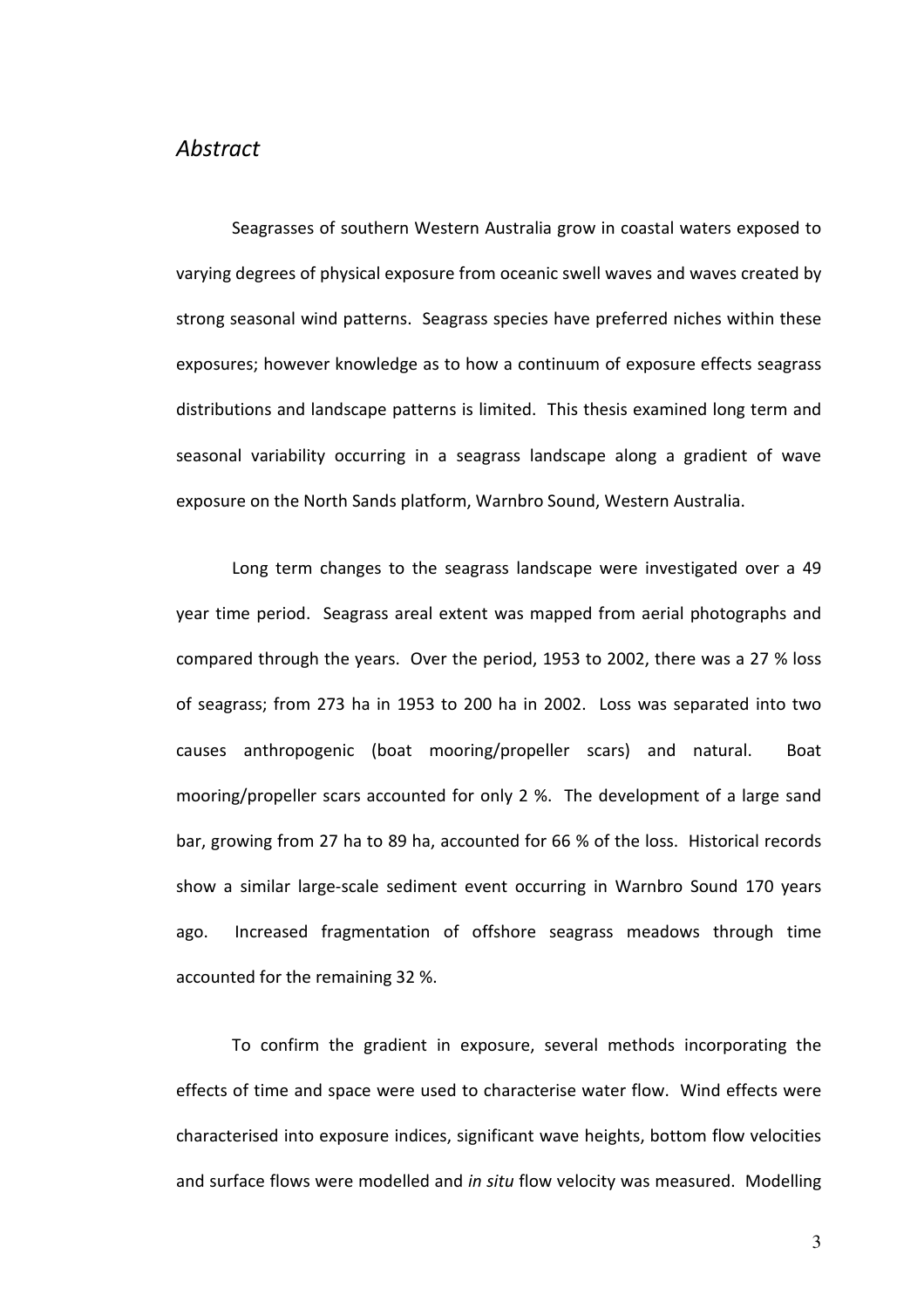and in-situ measurement of flow velocities showed the shape, bathymetry and topography of Warnbro Sound coupled with seasonal wind patterns, contributed to complex flow circulations within the bay. All flow velocities modelled and measured showed a reduction in flow shorewards. Modelled flows were highest during winter storms whereas wind effects were greatest in summer; due to the consistent and strong summer sea breezes. A comparison of two transects along this flow gradient revealed differences between them.

Sediment grain size analyses were used to indicate longer term flow characteristics along the gradient of flow. Sediment profiles were coarser in the offshore exposed sites and finer in the inshore sheltered sites, but there was some modification by the seagrass. A comparison of sediment profiles between two transects along the gradient of flow showed differences. There was also a seasonal influence.

Seagrass landscapes were investigated along the gradient. Aerial photographs showed a progressive increase in fragmentation of seagrass meadows from inshore to offshore. Two transects were used, each with five different seagrass landscapes progressing from solid through to fragmented. The two transects could be separated into three zones each. The middle zones were similar in landscape but differed in seagrass species. The inshore and offshore zones were the same, both in species and landscape. Distribution of seagrass species along the two transects was correlated to the flows measured over the transects. There was a relationship between seagrass distribution for the whole platform and wave exposure.

4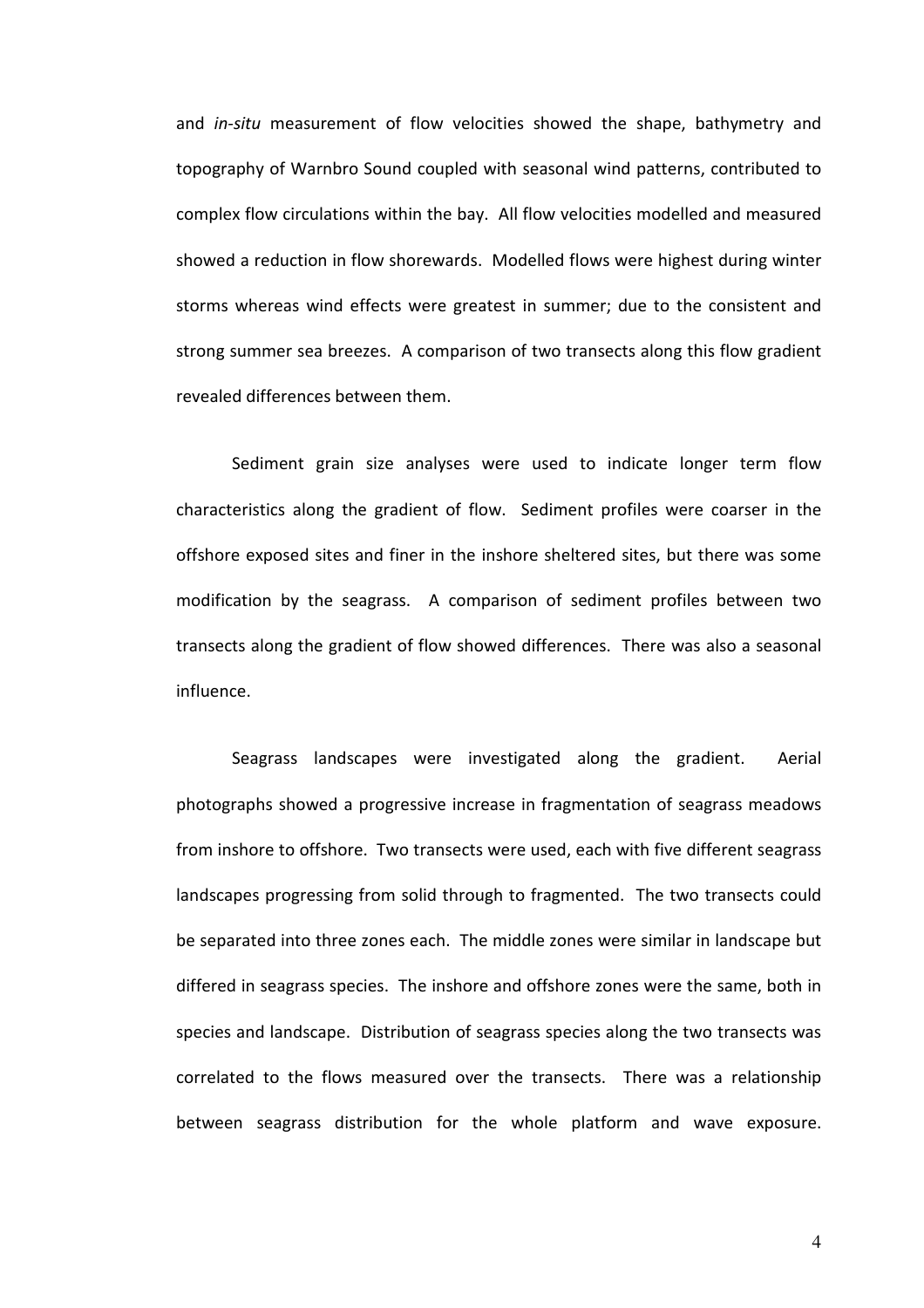Amphibolis spp. occurred in the offshore region that had high flow velocities. Posidonia spp. occurred in the nearshore region that had low flow velocities.

Distribution of seagrass species and fragmentation patterns were strongly correlated with wave exposure gradients. A strong correlation ( $r^2$  = 0.8) existed in winter between seagrass species (density and landscape) and environmental factors associated with exposure. Despite the strong winds in summer these had minimal effect on the seagrasses (low correlation). Winter flow conditions are therefore the driver of patterns in species distribution and fragmentation seen in the seagrass landscape of Warnbro Sound.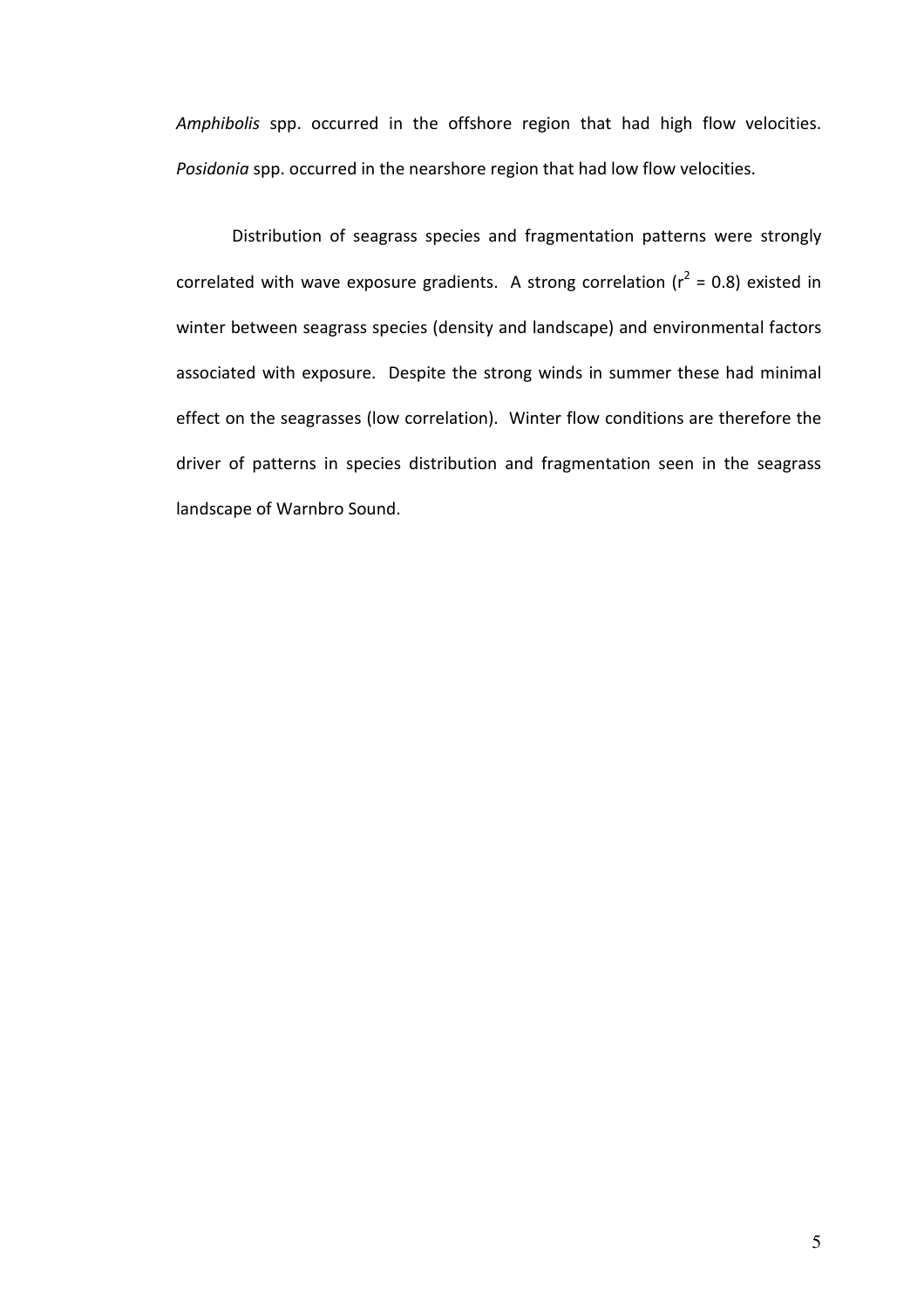### Acknowledgements

I would like to express my sincerest gratitude to the following people for their invaluable assistance during this project:

My two supervisors, Dr Mike van Keulen and Dr Marion Cambridge, whom I admire enormously. Their excitement about this project was inspiring, as was their knowledge of all things seagrass. I consider myself exceptionally lucky to have studied and formed lasting friendships with them.

Dr Jennifer Verduin for helping me grapple with the mechanics of that wonderful fluid medium that seagrasses inhabit. Not to mention providing invaluable feedback on chapter drafts.

Dr Halina Kobryn for reviewing the GIS chapter and providing guidance for methodologies therein. Dr Grey Coupland and Lotte Horn for reviewing the seagrass chapter. Dr Karen Holmes for helping with the radlines extension program.

Professor Jan Backhaus and Ben Hollings for providing me with outputs from their hydrodynamic models and invaluable discussions about the same.

To my reliable crew who would happily come out for a day on the boat: Jason Webb, Warren Chisholm and Michael Taylor. The biggest thankyou is to Lotte Horn, for being a true boats-woman, great dive buddy and for making fieldwork just bloody good fun!

Finally to my family and friends your love and support over these last few years is all that anyone can ask. Thank you for understanding when the PhD took precedence and for just hanging in there. It's been an extraordinary journey and I feel blessed to have you all to share the final product with.

Mum (1928 – 2010) thank you for everything. I know I wouldn't have got to this stage without all your care and love, and Chris you hung in there with me – well done!

Final mentions must go to my father Gerard Aloysius Bridgwood (1919 to 2004) and my dear friend Nigel Willan Green (1962 to 2006). Unfortunately they were unable to see the final product but I know they would be proud.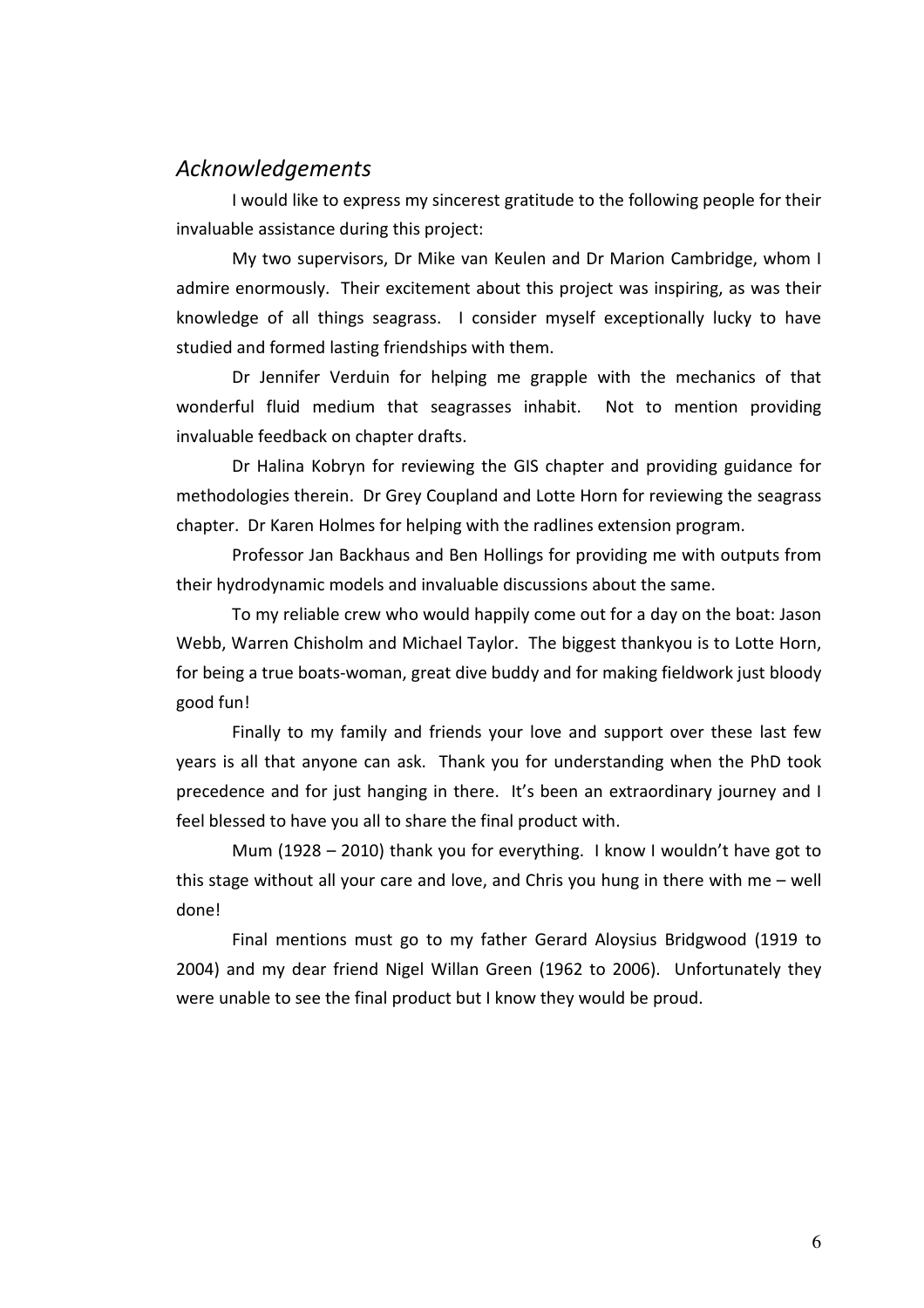# Table of Contents

| 1              |         |       |                                                                           |    |
|----------------|---------|-------|---------------------------------------------------------------------------|----|
|                | 1.1     |       |                                                                           |    |
|                | 1.2     |       |                                                                           |    |
|                | 1.3     |       |                                                                           |    |
|                | 1.4     |       |                                                                           |    |
|                | $1.5\,$ |       |                                                                           |    |
|                | 1.6     |       |                                                                           |    |
| $\overline{2}$ |         |       | Quantifying temporal changes in seagrass meadow areal extent of the North |    |
|                |         |       |                                                                           |    |
|                | 2.1     |       |                                                                           |    |
|                | 2.2     |       |                                                                           |    |
|                | 2.2.1   |       |                                                                           |    |
|                | 2.2.2   |       |                                                                           |    |
|                | 2.2.3   |       |                                                                           |    |
|                | 2.2.4   |       |                                                                           |    |
|                | 2.2.5   |       |                                                                           |    |
|                | 2.3     |       |                                                                           |    |
|                | 2.3.1   |       |                                                                           |    |
|                | 2.3.2   |       |                                                                           |    |
|                | 2.3.3   |       |                                                                           |    |
|                | 2.4     |       |                                                                           |    |
| 3              |         |       | Species distribution and fragmentation in seagrass meadows of the North   |    |
|                |         |       |                                                                           |    |
|                | 3.1     |       |                                                                           |    |
|                | 3.2     |       |                                                                           |    |
|                |         | 3.2.1 |                                                                           |    |
|                |         |       |                                                                           | 61 |
|                | 3.2.3   |       |                                                                           |    |
|                | 3.2.4   |       |                                                                           |    |
|                | 3.2.5   |       | Seagrass species distribution and meadow continuity 65                    |    |
|                | 3.3     |       |                                                                           |    |
|                | 3.3.1   |       |                                                                           |    |
|                | 3.3.2   |       |                                                                           |    |
|                | 3.3.3   |       | Seagrass species distribution and meadow continuity 80                    |    |
|                | 3.4     |       |                                                                           |    |
| 4              |         |       | Linking local-scale measures of physical exposure and seagrass canopy     |    |
|                |         |       |                                                                           |    |
|                | 4.1     |       |                                                                           |    |
|                | 4.2     |       |                                                                           |    |
|                | 4.2.1   |       |                                                                           |    |
|                | 4.2.2   |       |                                                                           |    |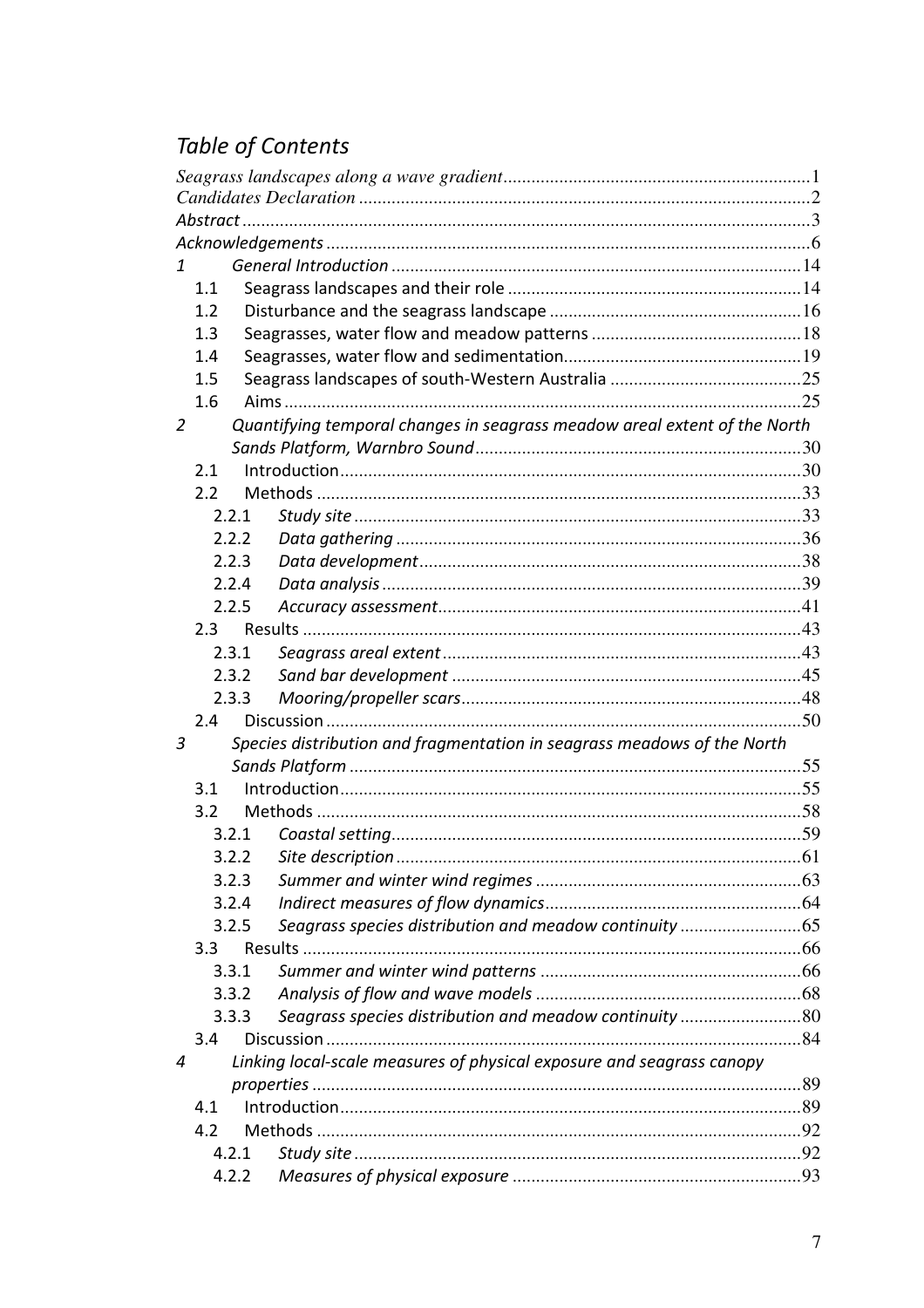|     | 4.2.3 |                                                                            |  |  |  |  |  |
|-----|-------|----------------------------------------------------------------------------|--|--|--|--|--|
| 4.3 |       |                                                                            |  |  |  |  |  |
|     | 4.3.1 |                                                                            |  |  |  |  |  |
|     | 4.3.2 |                                                                            |  |  |  |  |  |
|     | 4.3.3 |                                                                            |  |  |  |  |  |
|     | 4.3.4 |                                                                            |  |  |  |  |  |
| 4.4 |       |                                                                            |  |  |  |  |  |
| 5   |       | Sedimentary properties of seagrass meadows along a wave gradient: a small- |  |  |  |  |  |
|     |       |                                                                            |  |  |  |  |  |
| 5.1 |       |                                                                            |  |  |  |  |  |
| 5.2 |       |                                                                            |  |  |  |  |  |
|     | 5.2.1 |                                                                            |  |  |  |  |  |
|     | 5.2.2 |                                                                            |  |  |  |  |  |
|     | 5.3   |                                                                            |  |  |  |  |  |
|     | 5.3.1 | Within transect comparison of mean phi grain size 134                      |  |  |  |  |  |
|     | 5.3.2 | Between transect comparison of mean phi grain size 138                     |  |  |  |  |  |
|     | 5.3.3 |                                                                            |  |  |  |  |  |
| 5.4 |       |                                                                            |  |  |  |  |  |
| 6   |       |                                                                            |  |  |  |  |  |
| 6.1 |       |                                                                            |  |  |  |  |  |
| 6.2 |       |                                                                            |  |  |  |  |  |
|     | 6.2.1 |                                                                            |  |  |  |  |  |
| 6.3 |       |                                                                            |  |  |  |  |  |
|     | 6.3.1 |                                                                            |  |  |  |  |  |
| 6.4 |       |                                                                            |  |  |  |  |  |
| 7   |       |                                                                            |  |  |  |  |  |
| 8   |       |                                                                            |  |  |  |  |  |
|     |       |                                                                            |  |  |  |  |  |
|     |       |                                                                            |  |  |  |  |  |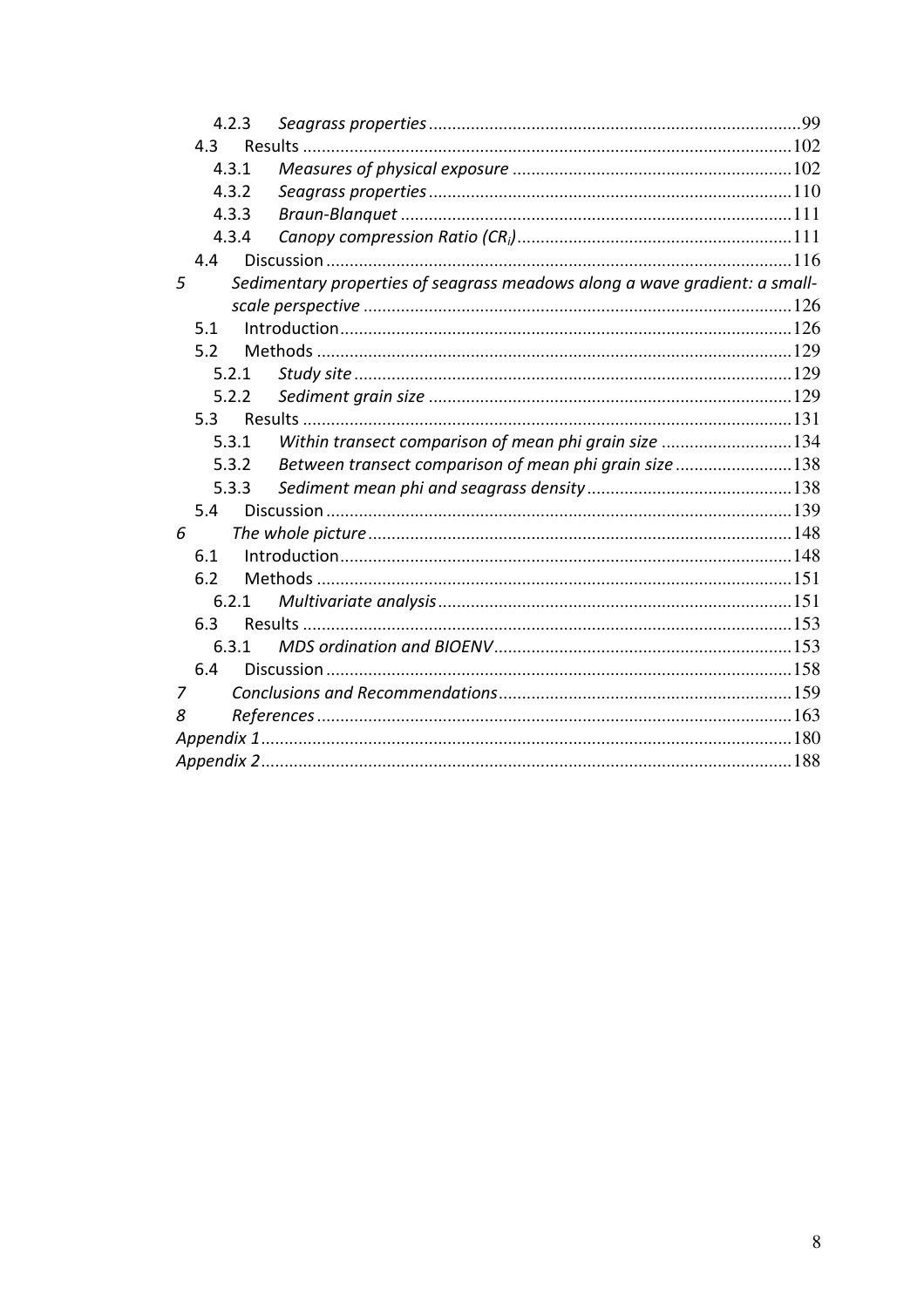## Figures

| Figure 2.1: Location of Warnbro Sound and offshore ridge systems. Adapted from<br>.34                                                                                                                                                                                                                                             |
|-----------------------------------------------------------------------------------------------------------------------------------------------------------------------------------------------------------------------------------------------------------------------------------------------------------------------------------|
| Figure 2.2: 1837 Surveys of Warnbro Sound (upper image) and inset of Peel Harbour<br>enlarged (lower image) by the Surveyor General J. S. Roe. Adapted from<br>.35                                                                                                                                                                |
| Figure 2.3: Study area used for the image processing work on the North Sands<br>Platform, Warnbro Sound, shown on a 2002 aerial photograph. 36                                                                                                                                                                                    |
| Figure 2.4: MAXLIKE image showing the areal extent of seagrass, sand, terrestrial                                                                                                                                                                                                                                                 |
| Figure 2.5: The change in seagrass area (ha) for the periods between aerial<br>photographs showing the observed change (black bar) and predicted change<br>(grey bar) with loss as negative values and gain as positive values. 44                                                                                                |
| Figure 2.6: Crosstabulation image of 1989 and 1995 converted to a change and no<br>change image. Note red indicates where seagrass was lost during the six years<br>between 1989 and 1995. The inset is Figure 2.3 in grey-scale showing image                                                                                    |
| Figure 2.7: The areal increase (ha) in the sand bar for the different periods between<br>aerial photographs, showing the observed increase (black bar) and predicted                                                                                                                                                              |
| Figure 2.8: Crosstabulation image comparing the sand bar polygons of 1995 and                                                                                                                                                                                                                                                     |
| Figure 2.9: The digitised sand bar polygons showing the observed size and direction<br>of growth for 1953, 1963, 1989, 1995 and 2002. The background image is the<br>2002 aerial photograph in grey-scale. Inset is Figure 2.3 in grey-scale showing                                                                              |
| Figure 2.10: Increase in area (ha) of the mooring/propeller scars, showing the                                                                                                                                                                                                                                                    |
| Figure 2.11: Crosstabulation image showing the changes in mooring/propeller scars<br>between 1989 and 2002 superimposed on the 1989 shoreline. The black square<br>inset indicates mooring scars that were present in 1989 but smothered by the<br>sand bar in 2002. The grey-scale inset image (2002) shows the locations of the |
| Figure 3.1: Diagrams of the growth habits of (A) Amphibolis griffithii and (B)<br>Amphibolis antarctica. (Source: Phillips and Meñez, 1988). 57                                                                                                                                                                                   |
| Figure 3.2: Diagram of the growth habits of (A) Posidonia australis and (B) Posidonia                                                                                                                                                                                                                                             |
| Figure 3.3: Composite aerial photo showing location and bathymetric features of                                                                                                                                                                                                                                                   |
| Figure 3.4: Surface water conditions during sampling on a calm autumn day over the<br>North Sands Platform, approximately 1 km offshore. (Photo: L. Horn) 67                                                                                                                                                                      |
| Figure 3.5: Stormy winter day looking out over the North Sands Platform from the<br>shoreline. Note the build up of seagrass wrack in the shallows and on the                                                                                                                                                                     |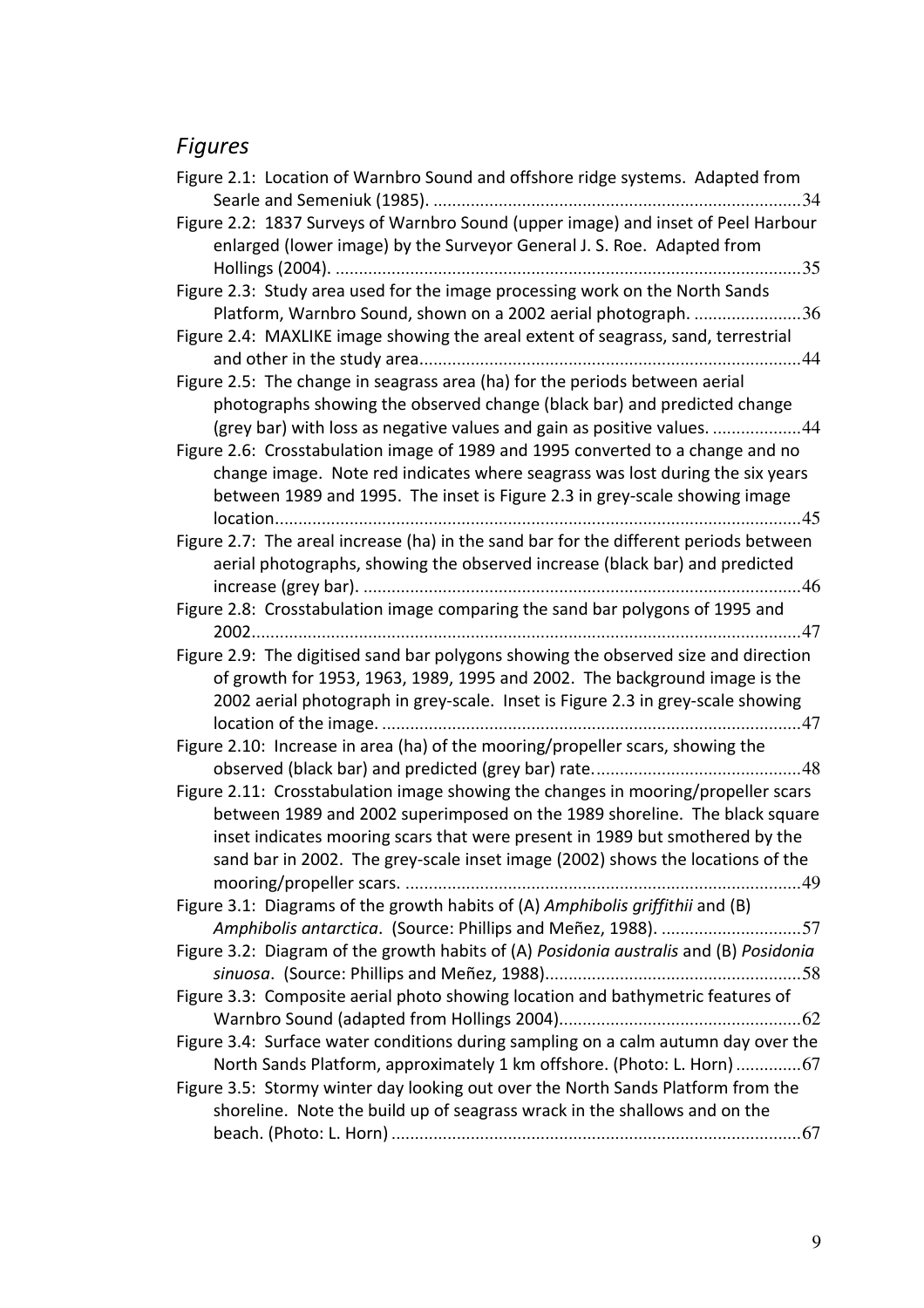| Figure 3.6: Percentage of time all winds blew in each of the 16 directions in A)                          |
|-----------------------------------------------------------------------------------------------------------|
| summer and B) winter, and exceedance winds in C) summer and D) winter for                                 |
|                                                                                                           |
| Figure 3.7: Surface flow modelling (velocities in cm $s^{-1}$ ) showing flow directions for a             |
| northerly wind of 8 m s <sup>-1</sup> in Warnbro Sound. Flow directions are superimposed                  |
|                                                                                                           |
| Figure 3.8: Surface flow modelling (velocities in cm $s^{-1}$ ) showing flow directions for a             |
| north-westerly wind of 8 m s <sup>-1</sup> in Warnbro Sound. Flow directions are                          |
| superimposed over a bathymetry map with 2 m depth intervals71                                             |
| Figure 3.9: Surface flow modelling (velocities in cm $s^{-1}$ ) showing flow directions for a             |
| Westerly wind of 8 m $s^{-1}$ in Warnbro Sound. Flow directions are superimposed                          |
|                                                                                                           |
| Figure 3.10: Surface flow modelling (velocities in cm $s^{-1}$ ) showing flow directions for              |
| a south-westerly wind of 8 m $s^{-1}$ in Warnbro Sound. Flow directions are                               |
|                                                                                                           |
| Figure 3.11: Surface flow modelling (velocities in cm $s^{-1}$ ) showing flow directions for              |
| a south-south-westerly wind of 8 m s <sup>-1</sup> in Warnbro Sound. Flow directions are                  |
| superimposed over a bathymetry map with 2 m depth intervals74                                             |
| Figure 3.12: SWAN model for a north-westerly storm in 2003 showing $H_s$ (m s <sup>-1</sup> ).            |
| Inshore and offshore wave directions are indicated by arrows. See Table 3.1 for                           |
| model input details. The study area is shown within the square inset76                                    |
| Figure 3.13: SWAN model for a southerly sea breeze showing $H_s$ (m s <sup>-1</sup> ). Inshore and        |
| offshore wave directions are indicated by arrows. See Table 3.1 for model input                           |
|                                                                                                           |
| Figure 3.14: SWAN model for a North-westerly storm in 2003 showing $U_{\text{bot}}$ (m s <sup>-1</sup> ). |
| The study area is shown within the square inset. See Table 3.1 for model input                            |
| details                                                                                                   |
| Figure 3.15: SWAN model for a southerly sea breeze showing $U_{bot}$ (m s <sup>-1</sup> ). The study      |
| area is shown within the square inset. See Table 3.1 for model input details79                            |
| Figure 3.16: Map of the distribution of seagrass species on the North Sands                               |
| platform. Background image is the 2002 aerial photograph in grey scale82                                  |
| Figure 3.17: Distribution of seagrass genus against mean $(\pm$ SE) bottom velocities                     |
|                                                                                                           |
| Figure 3.18: Distribution of seagrass genus against mean $(\pm$ SE) significant wave                      |
| height (H <sub>s</sub> ) for the 2003 North-westerly storm and Sea breeze. n = 19983                      |
| Figure 4.1: Aerial photograph of the study area on the North Sands platform                               |
| showing the two transects North (red circles) and South (yellow triangles) and                            |
| the six study sites along each. Refer to Table 4.1 for site details                                       |
| Figure 4.2: PCA of the mean REI, with the main wind directions for the summer sea                         |
| breeze (SW and SSW) and winter storms (N, NW and W) superimposed using a                                  |
|                                                                                                           |
| Figure 4.3: The REI in summer and winter for both transects (mean $\pm$ SE, n = 2304):                    |
| North solid line and South dashed line, for the three years from November 2001                            |
|                                                                                                           |
| Figure 4.4: nMDS plot of the mean REI for the study sites showing a gradient from                         |
| offshore to inshore. Minimum stress level 0.07 occurred 49 times out of 50                                |
|                                                                                                           |
|                                                                                                           |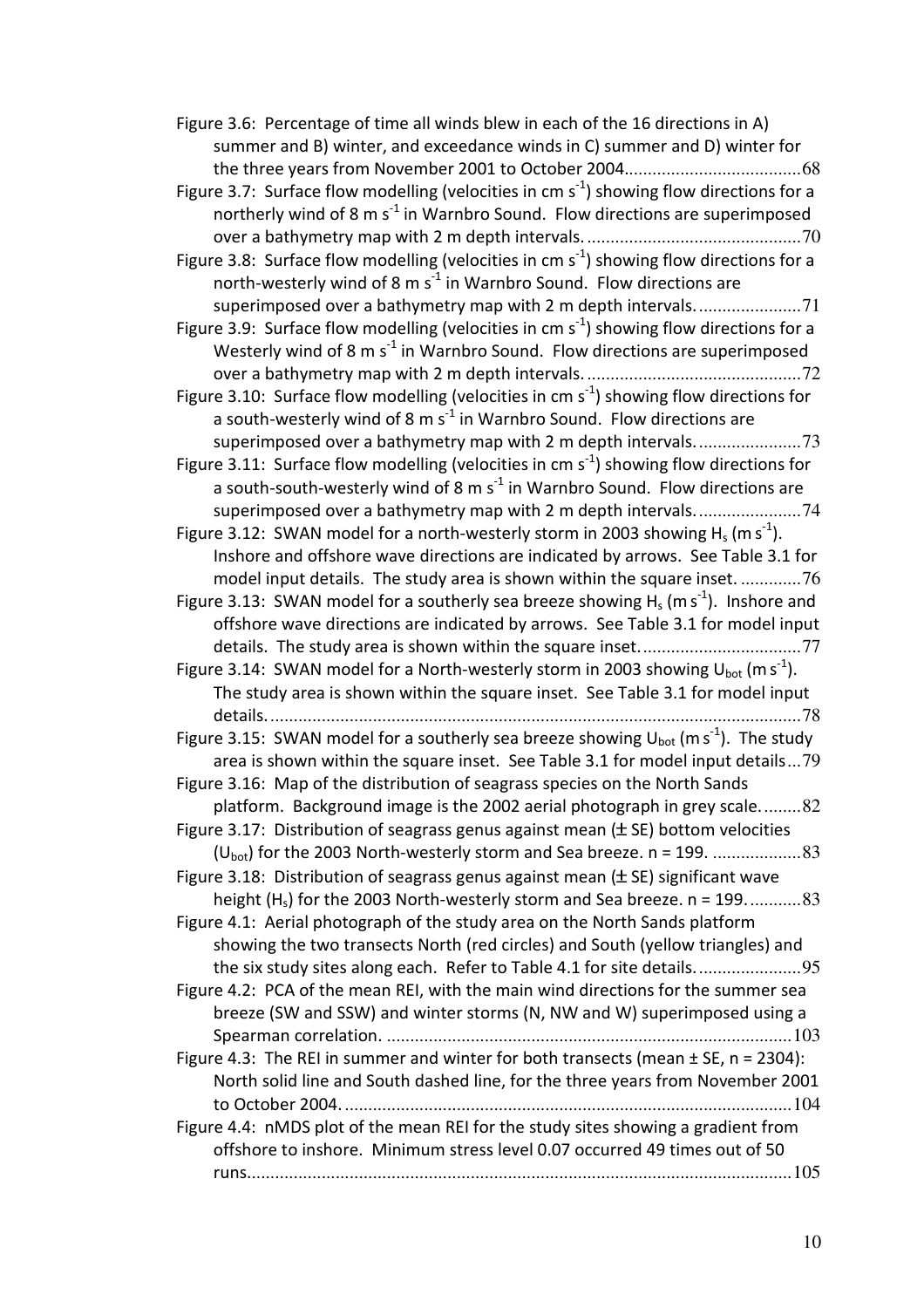| Figure 4.5: The exceedance REI ( $\pm$ SE, n = 456) in summer and winter for both<br>transects: North solid line and South dashed line, for the three years from                                                                                                                       |
|----------------------------------------------------------------------------------------------------------------------------------------------------------------------------------------------------------------------------------------------------------------------------------------|
|                                                                                                                                                                                                                                                                                        |
| Figure 4.6: Mean flow velocity ( $\pm$ SE, n = 66), flowmeter 150 cm above the seabed for<br>the study sites along the North transect (solid line) and South transect (dashed                                                                                                          |
|                                                                                                                                                                                                                                                                                        |
| Figure 4.7: The interpolated significant wave height ( $H_s$ in cm) and RMS of the orbital<br>motion near the bottom ( $U_{bot}$ in cm s <sup>-1</sup> ) modelled for real weather events for                                                                                          |
| Figure 4.8: The Braun-Blanquet densities $(D_i)$ compared to the canopy compression<br>ratio (CR <sub>i</sub> ) for the five seagrass sites along the two transects in summer and<br>winter. 'O' indicates no canopy compression and '1' indicates the seagrass                        |
|                                                                                                                                                                                                                                                                                        |
| Figure 4.9: The canopy compression ratio (CR <sub>i</sub> ) compared to the interpolated mean<br>orbital velocity near the seabed velocities ( $U_{bot}$ in cm s <sup>-1</sup> ) modelled for the 2003<br>NW winter storm and 2003 summer sea breeze for the five seagrass sites along |
| Figure 5.1: Seasonally combined grain size (mm) profiles for the six sites along the                                                                                                                                                                                                   |
| North transect (solid line) and South transect (dashed line). Values are given as                                                                                                                                                                                                      |
| mean percentages (%) ( $\pm$ SE, n = 120). When seagrass is present at the sites, the                                                                                                                                                                                                  |
| genus is indicated as P for Posidonia spp. and A for Amphibolis spp133                                                                                                                                                                                                                 |
| Figure 5.2: Seasonal mean phi values ( $\pm$ SE, n = 120) and Braun-Blanquet shoot                                                                                                                                                                                                     |
| densities (D <sub>i</sub> ) ( $\pm$ SE, n = 9) for all sites along the North and South transects.                                                                                                                                                                                      |
|                                                                                                                                                                                                                                                                                        |
| Figure 5.3: Summer and winter mean phi values ( $\pm$ SE, n = 120) for all sites along the                                                                                                                                                                                             |
|                                                                                                                                                                                                                                                                                        |
| Figure 6.1: Dendrogram of the biotic data for all sites in both seasons, using group-                                                                                                                                                                                                  |
| average clustering from Bray-Curtis similarities. For study site abbreviations see                                                                                                                                                                                                     |
| Figure 6.2: Dendrogram of the abiotic data for all sites in both seasons, using group-                                                                                                                                                                                                 |
| average clustering from Euclidean distances. For study site abbreviations see                                                                                                                                                                                                          |
| Figure 6.3: MDS ordination of biotic variables superimposed on the abiotic variables:                                                                                                                                                                                                  |
| A) grouping in summer and B) grouping in winter. The two circles in B) show<br>the grouping into genera occurring in the winter dataset as indicated by                                                                                                                                |
|                                                                                                                                                                                                                                                                                        |
|                                                                                                                                                                                                                                                                                        |
| Figure 6.4: MDS ordination of the values for the six abiotic variables selected by<br>BIOENV that best describe the pattern in the winter biotic variables; grains<br>sizes: A) coarse (> 0.5 mm); B) medium (> 0.25 mm); C) fine (> 0.063 mm); and                                    |
| D) significant wave height (H <sub>s</sub> in cm), E) canopy compression ratio (CR <sub>i</sub> ) and F)<br>orbital velocity near the seabed ( $U_{bot}$ in cm s <sup>-1</sup> ). The values for each of these                                                                         |
| variables are superimposed as circles of proportional size over each of the study                                                                                                                                                                                                      |
|                                                                                                                                                                                                                                                                                        |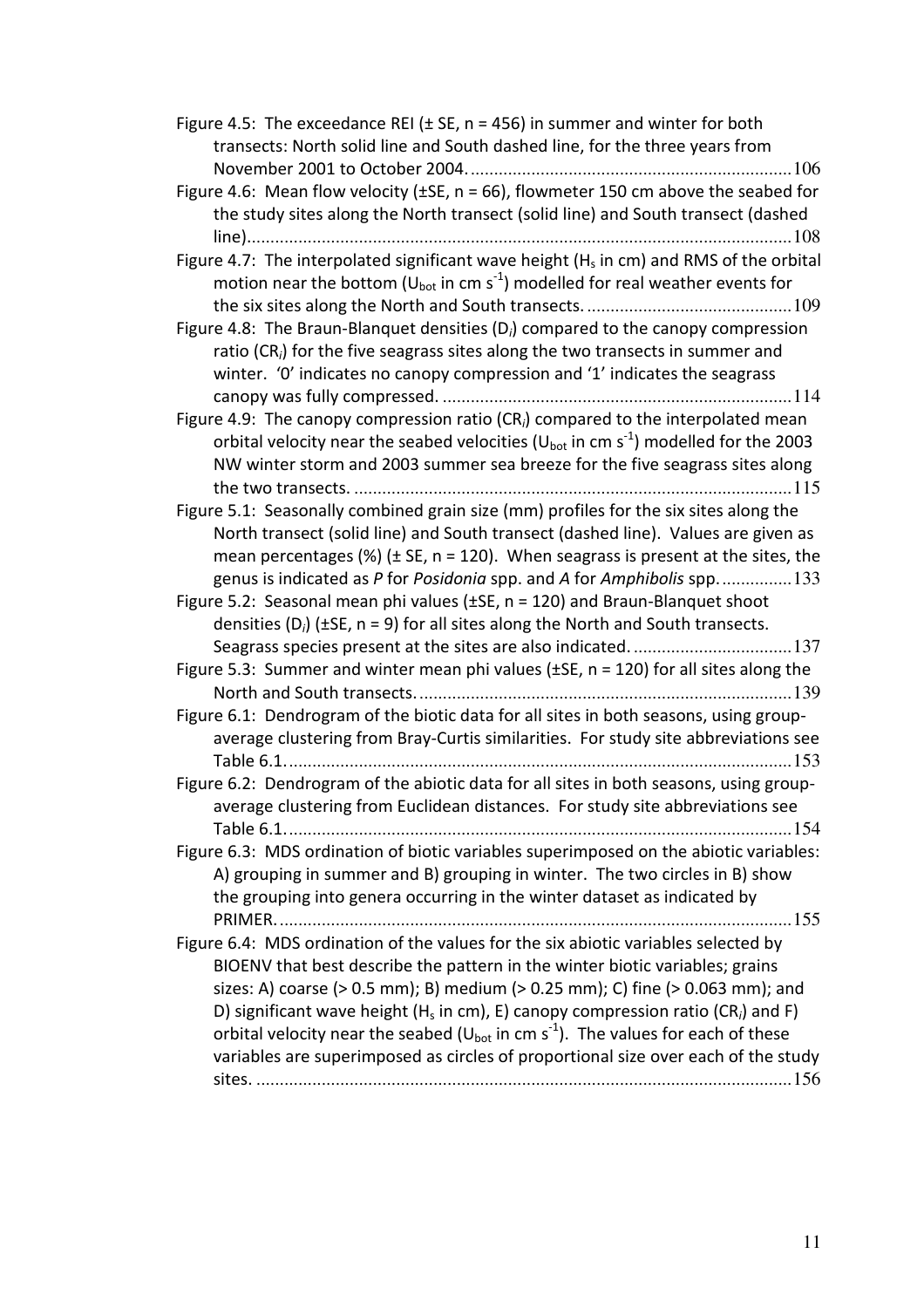## Tables

| Table 2.1: Accuracy assessment for the 2002 classified image, showing the errors of                               |
|-------------------------------------------------------------------------------------------------------------------|
|                                                                                                                   |
| Table 2.2: The Kappa Index of Agreement (normal font) and Cramer's V (italicised)                                 |
|                                                                                                                   |
| Table 2.3: The perimeter size classes of the mooring/propeller scars from 1953,                                   |
|                                                                                                                   |
| Table 3.1: Real weather events used for the SWAN modelling. Input definitions:                                    |
| wind and wave velocity (Vel), wind and wave direction (Dir), significant wave                                     |
|                                                                                                                   |
| Table 3.2: Output variables for SWAN modelling generated by the winter storm and                                  |
| summer sea breeze for the North Sands Platform. Output variables include                                          |
| mean ( $\pm$ SE: n = 374) wave height (H <sub>s</sub> ), wave period (T <sub>p</sub> ), orbital velocity near the |
|                                                                                                                   |
| Table 4.1: Characteristics of the seagrass landscapes and water depth at each site                                |
|                                                                                                                   |
| Table 4.2: Example of mean REI calculations for the North transect sand site in                                   |
|                                                                                                                   |
| Table 4.3: PERMANOVA of the differences for season, transect and site for both                                    |
| mean REI and exceedance REI. Data were 4 <sup>th</sup> root transformed and analysis                              |
| based on the Euclidean dissimilarity measure, permutated 9999 times.                                              |
|                                                                                                                   |
| Significance level is indicated by *P < 0.05, **P < 0.01 and ***P < 0.001, df                                     |
| degrees of freedom, MS mean squares, F pseudo F-statistic, and P (perm)                                           |
|                                                                                                                   |
| Table 4.4: An a posteriori pair-wise PERMANOVA comparing the four seasons for REI                                 |
| and exceedance REI. Number of permutations = 9999. Data were 4 <sup>th</sup> root                                 |
| transformed and based on the Euclidean dissimilarity measure. Level of                                            |
| significance indicated by $*P < 0.05$ , $*P < 0.01$ and $**P < 0.001$ , t t-value, and P                          |
|                                                                                                                   |
| Table 4.5: An a posteriori pair-wise PERMANOVA of sites for mean REI. Number of                                   |
| permutations = 9999. Data were $4th$ root transformed and based on the                                            |
| Euclidean dissimilarity measure. Level of significance indicated by $*P < 0.05$                                   |
| **P < 0.01 and ***P < 0.001, t t-value, and P (perm) permutated P-value. SA                                       |
| sand, EF edge fragmented, MF middle fragmented, P patchy, ES edge solid and S                                     |
|                                                                                                                   |
| Table 4.6: Source of variance table for the two-way ANOVA for flow velocity 150 cm                                |
| above the seabed. Significance level is indicated by $*P < 0.05$ , $*P < 0.01$ and                                |
| ***P < 0.001, df degrees of freedom, MS mean squares, F F-statistic, and P P-                                     |
|                                                                                                                   |
| Table 4.7: The seagrass species present at the five sites of the North and South                                  |
| transects. Where more than one species of seagrass occurred at a site their                                       |
|                                                                                                                   |
|                                                                                                                   |
| Table 4.8: Source of variance table for the three-way ANOVA for canopy                                            |
| compression. Significance level is indicated by $*P < 0.05$ , $*P < 0.01$ and                                     |
| ***P < 0.001, df degrees of freedom, MS mean squares, F F-statistic, and P P-                                     |
|                                                                                                                   |
| Table 5.1: The values for the sorting coefficient ( $\sigma$ <sub>G</sub> ) after Folk and Ward (1957)131         |